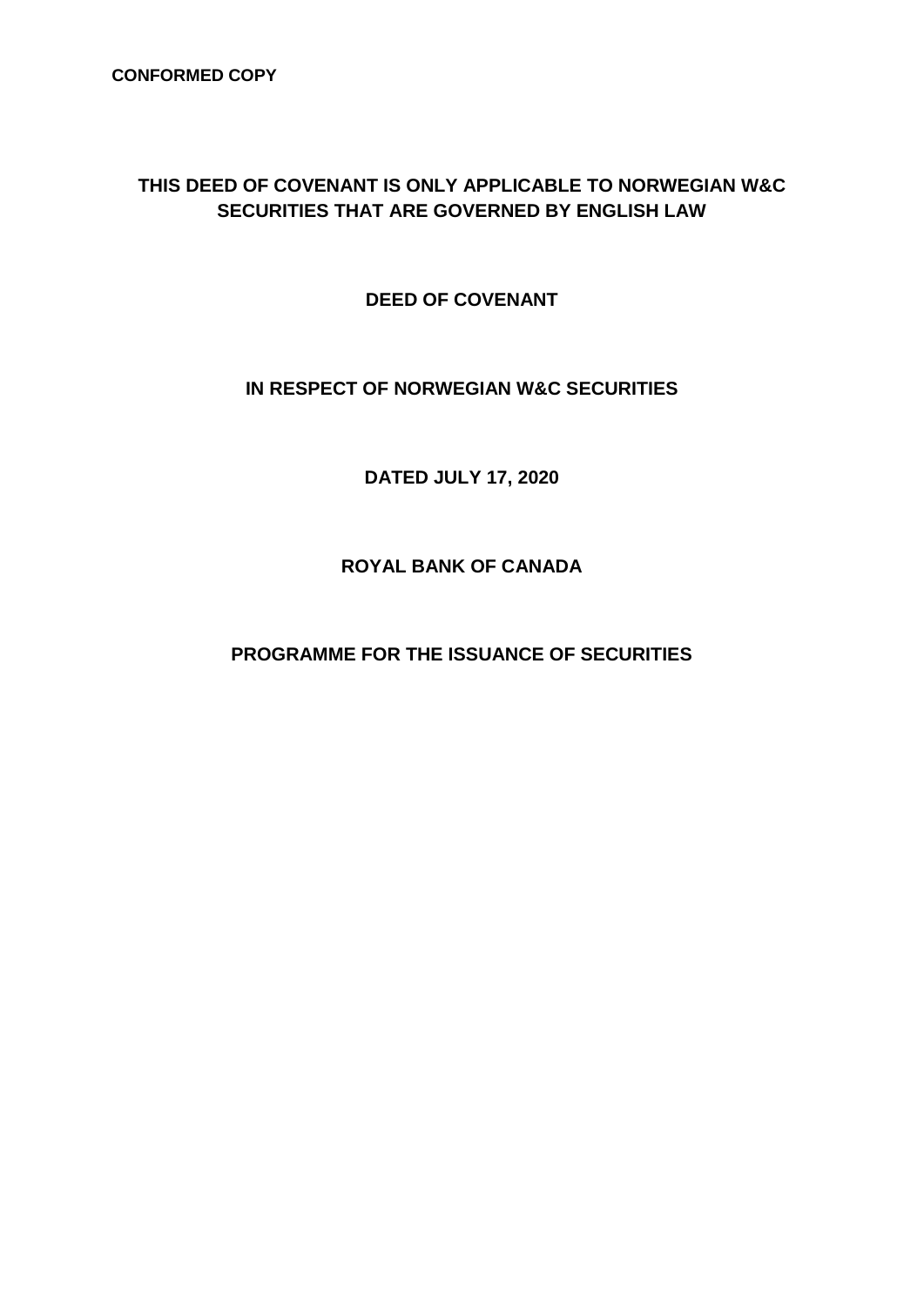**THIS DEED OF COVENANT** is made on July 17, 2020 by **ROYAL BANK OF CANADA** (the "**Issuer**") in favour of the Holders of each Series of Norwegian W&C Securities (as defined below).

## **WHEREAS**:

- (A) The Issuer has entered into an Amended and Restated Dealership Agreement dated July 17, 2020 with the Dealer named in it, as may be amended, supplemented, novated or restated from time to time, under which the Issuer proposes from time to time to issue, *inter alia*, English law W&C Securities in uncertificated and dematerialised book-entry form (the "**Norwegian W&C Securities**") in accordance with the Norwegian Act of March 15, 2019 no. 6 (Nw. *verdipapirsentralloven*) (the "**CSD Act**") and an Amended and Restated Issue and Paying Agency Agreement (the "**Agency Agreement**", which expression includes the same as it may be amended, supplemented, novated or restated from time to time) dated July 17, 2020 between the Issuer and the agents named therein.
- (B) The Issuer has also entered into an Issuing and Paying Agent Agreement (which expression includes the same as it may be amended, supplemented, novated or restated from time to time) dated October 31, 2011 between, *inter alios*, the Issuer and Skandinaviska Enskilda Banken AB (publ) as amended by an amendment agreement dated January 31, 2018 and by side letters dated June 8, 2018 and June 26, 2019.
- (C) This Deed is intended to replace the Deed of Covenant (the "**Previous Deed of Covenant**") dated June 26, 2019 executed by the Issuer in respect of warrants and certificates in uncertificated and dematerialised book-entry form issued in accordance with the CSD Act.
- (D) Terms used in this Deed of Covenant and not otherwise defined shall have the meanings given to them in the Terms and Conditions as defined in the Agency Agreement as amended and/or supplemented by the Final Terms or Pricing Supplement issued in respect of the relevant Norwegian W&C Securities (the "**Conditions of the Norwegian W&C Securities**").

## **NOW THIS DEED WITNESSES** as follows:

- 1. This Deed shall apply to all Norwegian W&C Securities issued on or after July 17, 2020 and all references herein to a Norwegian W&C Security shall be construed accordingly. Warrants and certificates in uncertificated and dematerialised book-entry form issued in accordance with the CSD Act prior to July 17, 2020 shall continue to have the benefit of the Previous Deed of Covenant.
- 2. The Issuer covenants with each Holder that each Holder is entitled to exercise or enforce, in respect of each Norwegian W&C Security held by him, the rights and obligations attaching or pertaining to such Norwegian W&C Security as set out in the Conditions of the Norwegian W&C Securities.
- 3. The Issuer undertakes in favour of each Holder that, in relation to any payment to be made by it under this Deed, it will comply with the provisions of the Condition entitled "Taxation" to the extent that they apply to any payments in respect of the Norwegian W&C Securities as if those provisions had been set out in full in this Deed.
- 4. The Issuer will pay any stamp and other duties and taxes, including interest and penalties, payable on or in connection with the execution of this Deed and any action taken by any Holder to enforce the provisions of this Deed.
- 5. The Issuer represents, warrants and undertakes with each Holder that it has all corporate power, and has taken all necessary corporate or other steps, to enable it to execute, deliver and perform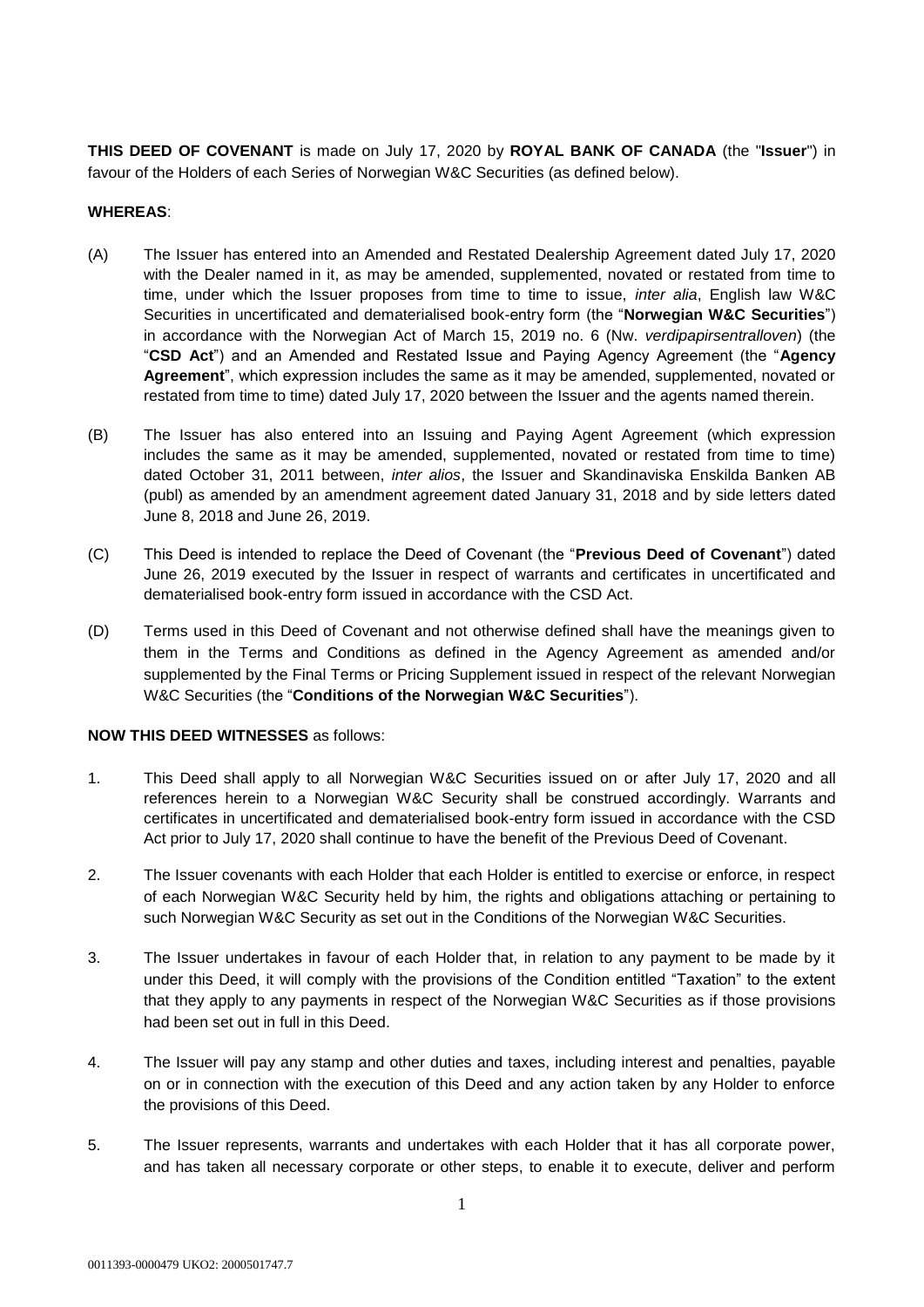this Deed, and that this Deed constitutes a legal, valid and binding obligation of the Issuer enforceable in accordance with its terms subject to the laws of bankruptcy and other laws affecting the rights of creditors generally.

- 6. This Deed shall take effect as a Deed Poll for the benefit of the Holders from time to time. This Deed shall be deposited with and held by The Bank of New York Mellon, London Branch at One Canada Square, London E14 5AL until all the obligations of the Issuer under this Deed have been discharged in full.
- 7. The Issuer acknowledges the right of every Holder to the production of, and the right of every Holder to obtain (upon payment of a reasonable charge) a copy of, this Deed, and further acknowledges and covenants that the obligations binding upon it contained in this Deed are owed to, and shall be for the account of, each and every Holder, and that each Holder shall be entitled severally to enforce those obligations against the Issuer.
- 8. If any provision in or obligation under this Deed is or becomes invalid, illegal or unenforceable in any respect under the law of any jurisdiction, that will not affect or impair (i) the validity, legality or enforceability under the law of that jurisdiction of any other provision in or obligation under this Deed, and (ii) the validity, legality or enforceability under the law of any other jurisdiction of that or any other provision in or obligation under this Deed.
- 9. (a) This Deed and the Norwegian W&C Securities and any non-contractual obligations arising out of or in connection with this Deed and the Norwegian W&C Securities are governed by, and shall be construed in accordance with, the laws of England, except as provided in paragraph (b) below.
	- (b) Notwithstanding anything in this Deed of Covenant or the Conditions of the Norwegian W&C Securities, (i) the Condition entitled "Status of the W&C Securities – W&C Securities which are Bail-inable Securities" and the second sentence of the fifth paragraph of the Condition entitled "Law and Jurisdiction" in each case in respect of Bail-inable Securities shall be governed by, and shall be construed in accordance with the laws of, the Province of Ontario and the federal laws of Canada applicable therein, and (ii) the registration of the Norwegian W&C Securities in the Norwegian Central Securities Depository (Nw. *Verdipapirsentralen*) system for the registration of financial instruments shall be governed by Norwegian law.
- 10. (a) Subject to the second sentence of the fifth paragraph of the Condition entitled "Law and Jurisdiction" and 10(b) below, the English courts have jurisdiction to settle any dispute arising out of or in connection with this Deed and the Norwegian W&C Securities, including any dispute as to their existence, validity, interpretation, performance, breach or termination or the consequences of their nullity and any dispute relating to any non-contractual obligations arising out of or in connection with this Deed and the Norwegian W&C Securities (a "**Dispute**") and accordingly each of the Issuer and any Holder in relation to any Dispute submits to the jurisdiction of the English courts.
	- (b) Subject to the second sentence of the fifth paragraph of the Condition entitled "Law and Jurisdiction", to the extent allowed by law, each of the Holders and the Issuer may, in respect of any Dispute or Disputes, take (i) proceedings in any other court with jurisdiction; and (ii) concurrent proceedings in any number of jurisdictions.
	- (c) The Issuer agrees that service of process in any such proceedings in England in relation to any Dispute shall be deemed completed on delivery to its London branch at its office at 100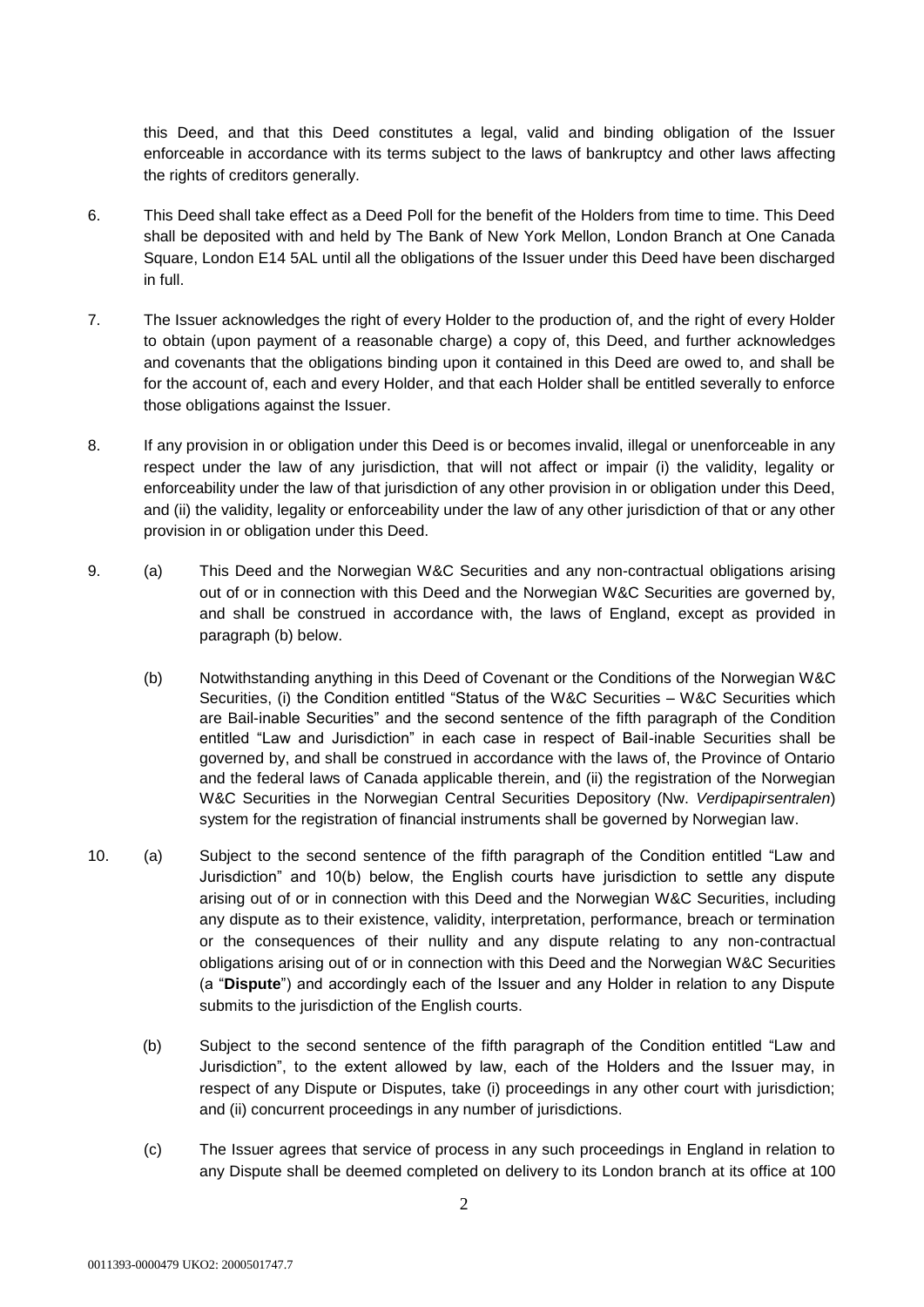Bishopsgate, London EC2N 4AA or, if Holders have been notified in accordance with the Condition entitled "Notices" of a new address for its London branch for such service of process to apply in replacement of any prior such address, such new address most recently notified at the relevant time(in each case whether or not it is forwarded to and received by the Issuer). If for any reason such branch ceases to be able to act as such or no longer has an address in London, the Issuer irrevocably agrees to appoint another person as its agent for service of process in England in respect of any Dispute. Nothing in this clause shall affect the right to serve process in any other manner permitted by law.